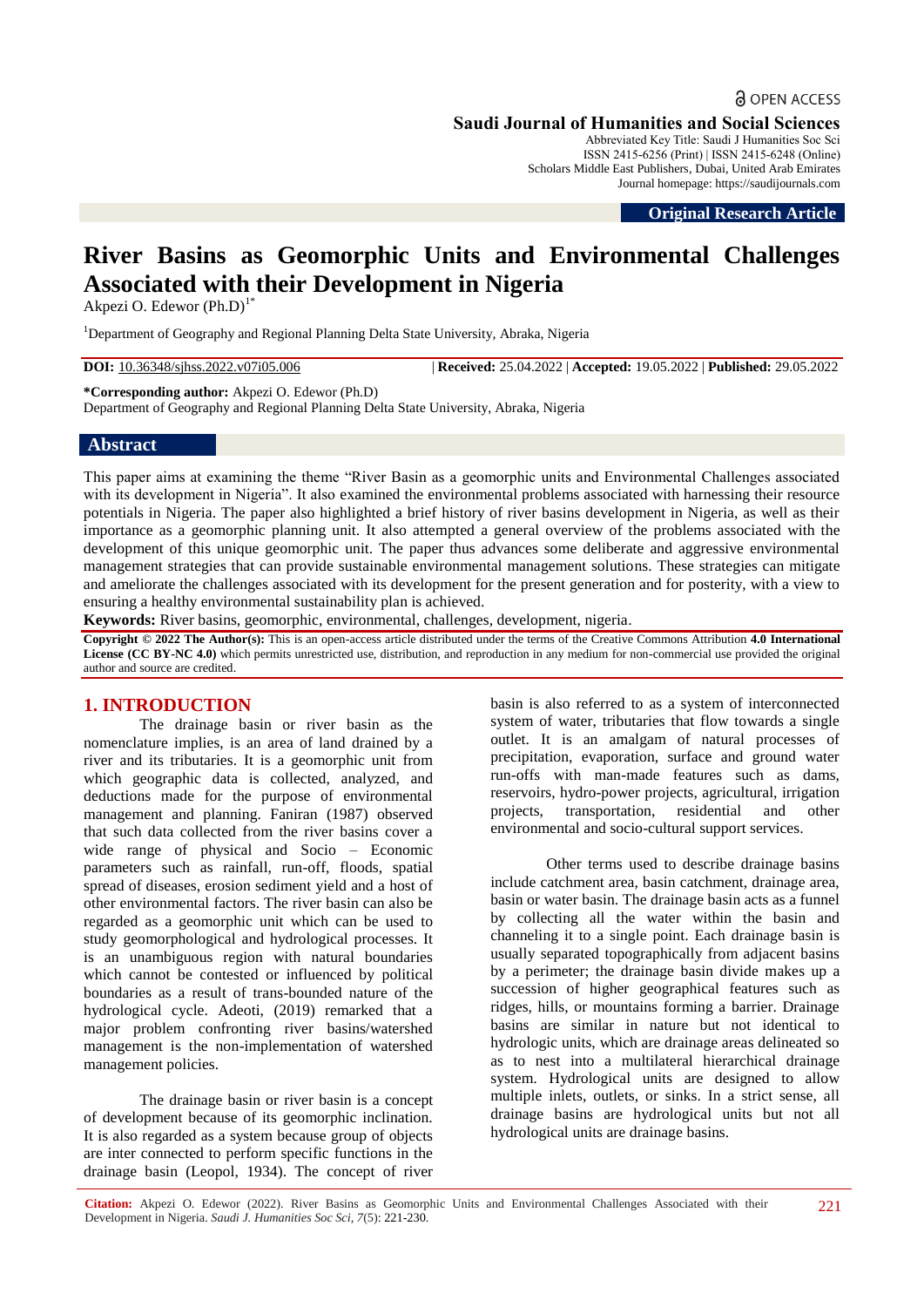The nature of the river basins and the natural resources they offer attract a lot of human activities within the river basins; that brings about manenvironmental interaction within the river basins (Adeoti: 2020). The relationship between these activities of man, the natural landscape, and the environment on which he operates are in most cases antagonistic with adverse hazardous effects on both man and the natural environment. These anthropogenic

activities could also have long term effects on both the environment and man (Burton: 2003). The concept of integrated basin management, with the attendant problems associated with the development of river basins has its roots in a collective effort to make river basins and the resources located within the basins to be more productive and economically sustainable for the present generation and posterity (Mody: 2004, Uttah: 2017). See Fig 1.



**Fig-1: A typical example of stream order in a drainage basin.** Source, R.O Olomo (1997)

The Geomorphic attribute of the river basins makes the river basins standout as specific units for planning and development. The river basin as a planning unit is an embodiment of water resources, mineral rich soil resources, vegetal resources, wild life and game reserves and diverse species of flora and fauna. The presence of these important environmental resources makes the river basins active regions of resource development with adverse environment impact especially with little or no priority on, environmental impact assessment (EIA) and social impact assessment (SIA). Ikechukwu and Onu (2013). River basins are

physical, cultural, social and economic entities which are ideal for planning purpose. The abundant natural resources found within the river basins are constantly exploited indiscriminately by man for his own benefit at the detriment of nature. These activities have the possibilities of inducing environmental hazards, such as increased sediment yield on water bodies, erosion, and indiscriminate spread of disease amongst others. The aftermath of resource development process within these peculiar geomorphic units "River basins" often pose a hazardous environmental challenge (Auleh: 2015, Murray-Darling Basin Commission: 2010). See fig 2.



**Fig-2: Map of Nigeria showing Kainji Dam. (Source: A New Geography of Nigeria by N.P Ileoje: 1989)**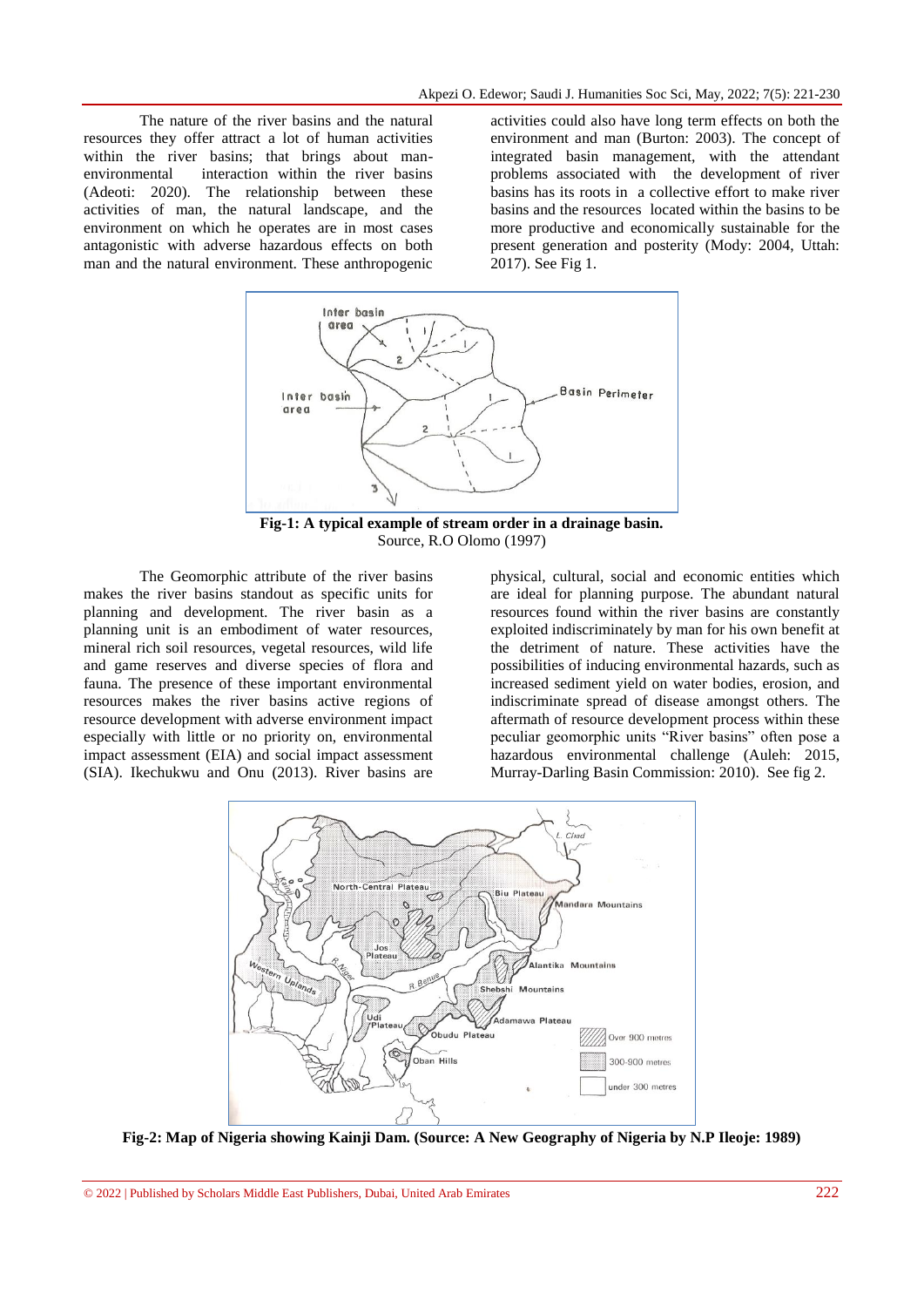# **2. MATERIALS AND METHODS**

Materials were drawn mainly from in-depth review of existing literature that relates with the theme under consideration. They include maps, tabulated data of river basins development authorities in Nigeria.

#### **3. A Brief History and Rational of River Basin Development in Nigeria**

Nigeria"s river basins development authorities (RBDA"s) were created in 1976 by the Federal Government of Nigeria (UNEP; 2002, William and Nagaraja; 2020). The integral function of the river basins authorities include primarily to harness the country"s water resource and to also optimize Nigeria"s agricultural resources for food self-sufficiency and security in domestic food production.

The river basins were established to provide water for irrigation, domestic water supply, improvement of navigation, hydro-power generation, recreation facilities, fisheries projects, mineral exploitation, forestry and wild life, and eco-tourism development. They were also expected to bridge the gap between the rural and urban centres by taking development to the grassroots in order to checkmate rural urban migration. These objectives were to be achieved through surface improvement of water by constructing small medium, and large dams which will enable all year round economic activities. They were also to undertake and engender large plantation farming

and encourage the establishment of industrial complexes (Akindele and Adebayo, 2004).

Nigeria had eleven (11) river basins originally but in 1984 under the General Mohammadu Buhari's military regime, the eleven river basins metamorphosed to eighteen (18) and were designated as River Basins and Rural Development Authorities. However, in 1986, the General Ibrahim Babangida military administration reverted the number to the original eleven (11) river basins. The fundamental factor underlying the establishment of river basins by the Federal Government of Nigeria was to act as a technique and major tool of boosting agricultural food production (Tesfaye, Arnim, Lasisa and Thomas; 2021). Due to the sectorial imbalance in the Nigerian economy created by oil boom. The "Oil Boom" with its sudden and unprecedented wealth seriously undermined the relevance of agricultural productivity and regrettably; succeeded in creating utter neglect for the relegation of agriculture to the background (Saha, 1981). See Table 1 and Fig. 3.

The pre-occupation with the accumulation of oil wealth created a false wealth situation to the detriment of agricultural policies, which inadvertently created structural imbalance in sub-sector growth. The decline in agricultural productivity and its concomitant food crises led to the emphasis that formed the anteceding rationale for the creation of river basin authorities (RBDA"S) in Nigeria.

| Column 1                 |                                    | Column <sub>2</sub>                                                     | Column <sub>3</sub>  |
|--------------------------|------------------------------------|-------------------------------------------------------------------------|----------------------|
| <b>Name of Authority</b> |                                    | <b>Area of Operation</b>                                                | <b>Head Quarters</b> |
| 1.                       | Anambra- Imo River Basin           | The whole of Anambra and Imo state.                                     | Owerri               |
|                          | Development Authority.             |                                                                         |                      |
| 2.                       | Benin - Owena River Basin          | The whole of Edo, Delta and Ondo State excluding those parts of         | Benin                |
|                          | Development Authority              | Edo/Delta state drained by the Benin, Escravos, Forcados and Ramos      |                      |
|                          |                                    | Rivers creek systems.                                                   |                      |
| 3.                       | Chad Basin Development             | The whole of Borno State excluding those parts drained by the           | Maiduguri            |
|                          | Authority                          | Jama'are and Misau Rivers Systems but including those parts of          |                      |
|                          |                                    | Adamawa State drained by the Yedseram and Goma Rivers systems.          |                      |
| 4.                       | Cross River Basin Development      | The whole of Cross River State                                          | Calabar              |
|                          | Authority                          |                                                                         |                      |
| 5 <sub>1</sub>           | Hadejia Jaima'are River Basin      | The whole of Kano state and those parts of Bauchi and Borno states      | Kano                 |
|                          | Development Authority              | drained by the Jama'are and Misau Rivers systems.                       |                      |
| 6.                       | Lower Benue River Basin            | The whole of Benue and Plateau state                                    | Makurdi              |
|                          | Development Authority              |                                                                         |                      |
| 7.                       | Niger Delta River Basin            | The whole of Rivers State and those parts of Edo/Delta State drained by | Port-Harcourt        |
|                          | Development Authority              | Benin, Escravos, Forcados and Ramos Rivers creek system.                |                      |
| 8.                       | Upper and Lower Niger River        | The whole of Kwara and Niger States; the Federal Capital Territory;     | Minna                |
|                          | <b>Basin Development Authority</b> | whole of Kaduna State excluding Katsina State.                          |                      |
| 9.                       | Ogun River Basin Development       | The whole of Oyo, Ogun and Lagos State                                  | Abeokuta             |
|                          | Authority                          |                                                                         |                      |
| 10.                      | <b>Upper Benue River Basin</b>     | Those parts of Bauchi State drained by the Adamawa and Taraba River     | Yola                 |
|                          | Development Authority              | system; the whole of Adamawa and Taraba State excluding those parts     |                      |
|                          |                                    | drained by the Yedseram River system.                                   |                      |
| 11.                      | Sokoto-Rima River Basin            | The whole of Sokoto State and Katsina State                             | Sokoto               |
|                          | Development Authority              |                                                                         |                      |

**Table-1: List of River Basins Development Authorities in Nigeria (Ogundele; 2019)**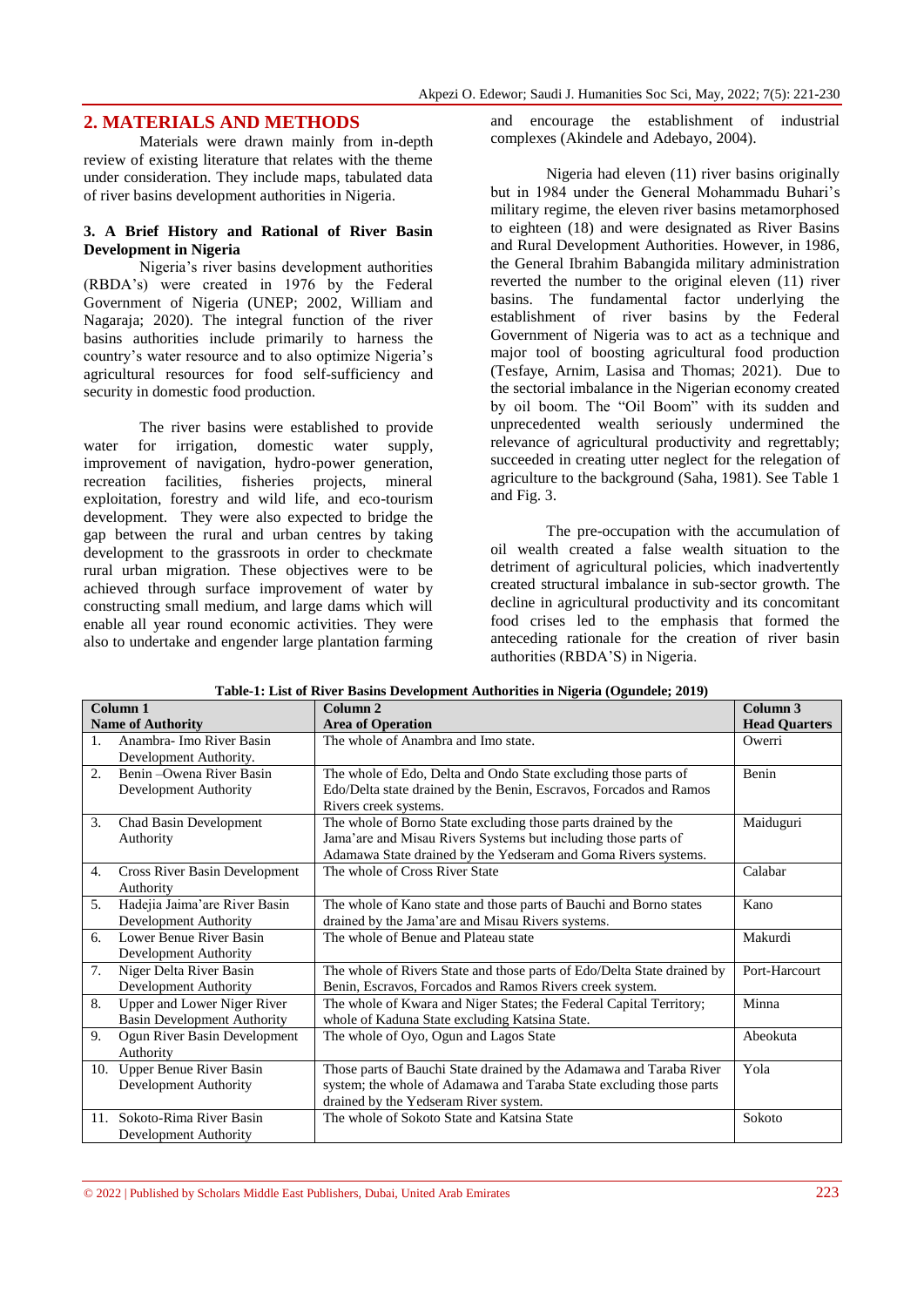

**Fig- 3: A Map of Nigeria showing some River Basins in Nigeria Source:** A New Geography of Nigeria, by N.P Ileoje: 1989

All the activities that transpire within the river basins are specific activities that demand proper environmental monitoring in terms of Environmental Impact Assessment (EIA"s) and Social Impact Assessment (SIA"s) Environment. UNICEF (2020) noted that development processes take place within most river basins, these anthropogenic activities do not in most cases, take cognizance of the environmental implication of indiscriminate resource exploitation within the river basins.

All the activities that takes place in river basins needs proper planning, evaluation and monitoring, to ensure sustainability of the environment. Eze and Joel (2017), identified five approaches to river basins development using the following five (5) concepts.

- i. Single Purpose Development Concept
- ii. The Multi-purpose Development Concept
- iii. The Basin Wide Programme.
- iv. Comprehensive River Basin Development
- v. Unified Basin Administration.
- **3.1 The Single Purpose Development**. This is when the developmental strategy of a river basin is aimed at one major output e.g. water supply, or when an urban centre is threatened by imminent hazardous flooding, the single purpose development basin will then be charged with the single and sole responsibility of flood control infrastructures such as provision of Dykes, levees, and flood forecast stations etc. This approach is usually aimed at one

objective to remedy a specific environmental problem within the river basin. This strategic plan is imperative as there have been disastrous flooding hazards, especially recalling the October-December 2012 flood in Nigeria.

- **3.2 Multi – purpose storage concept**: In this strategy, a single project can be designed to encompass various purposes that could meet diverse needs. For example, a dam may be constructed within a river basin to provide portable water for the residents within, and the advantage of the held water could be used for hydro electricity power (HEP). A dam may also be built for the purpose of irrigation but could be eventually converted for fishing, transport and irrigation. E.g Kainji Dam in Niger state in Nigeria, Akosombo dam in Ghana, Zambezi dam in the river Zambezi.
- **3.3 Basin wide programme:** This is a deliberate attempt at developing a drainage basin to extend development to every nook and corner of the basin, with a view not to over exploit or under exploit the natural resources within the basin area. The major aim of the basin wide programme is to mitigate environmental degradation, through the introduction of adaptive and mitigation instruments.
- **3.4 Unified Basin Administration**: This is the situation where the development of the river basin is placed on a specific administration to monitor all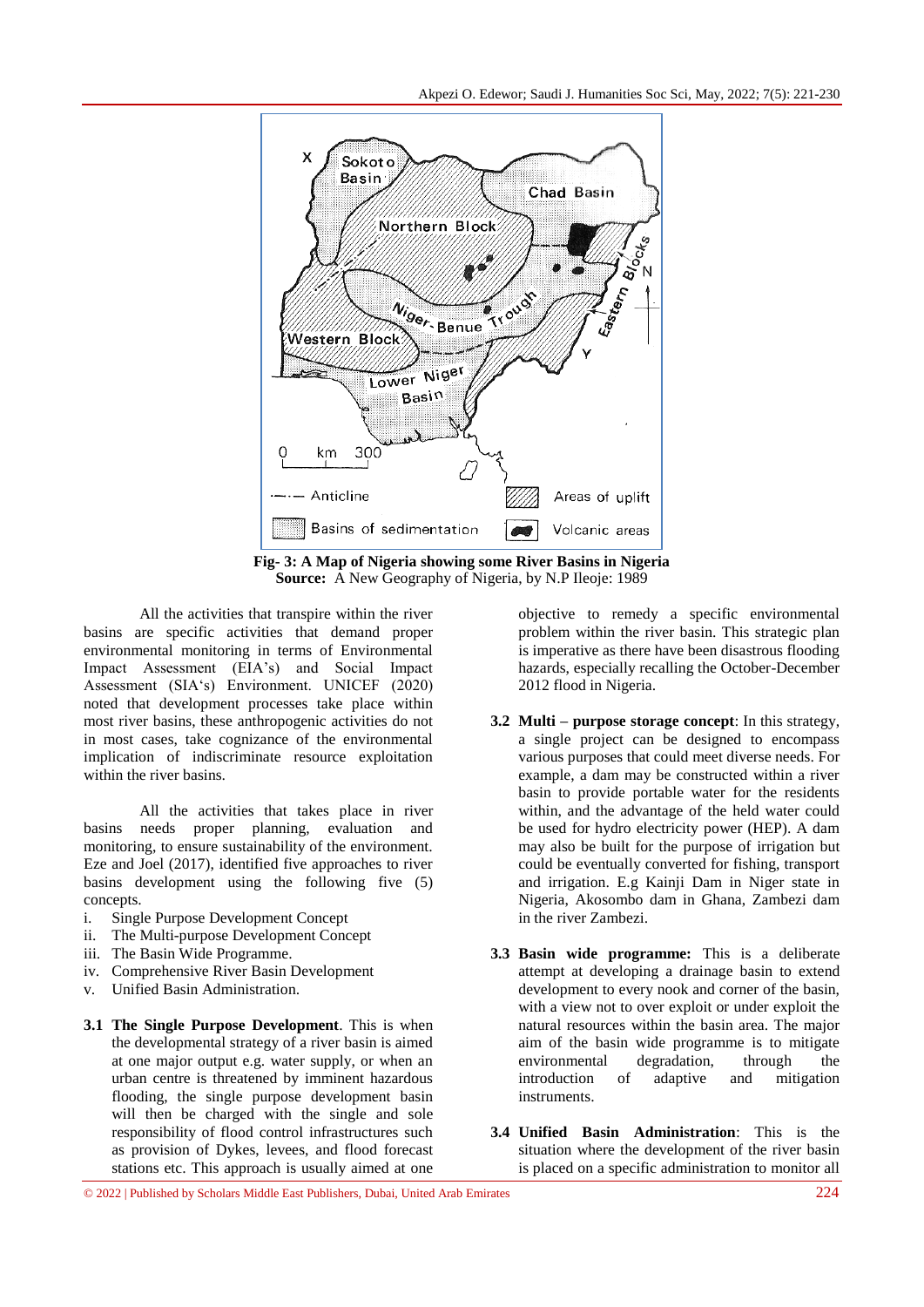processes that are taking place within the river basin. In this case, there are central governing bodies for the basin that are responsible for the monitoring of all geomorphic, climatic water supply, irrigation, agricultural processes and other activities that take place within the river basin. All the processes are under the control of a central administration within the river basin. This is the case of the river basin development authority in Nigeria as they are all controlled by the Federal Government.

**3.5 Comprehensive River Basin Development:** This is the last stage in river basin development. It is most popular in Europe, France and other sophisticated nations of the world where technological known how is not handicapped. It is also referred to as development at its peak in river basin development studies.

The five approaches enumerated above, are popular approaches for the development of river basins, Arnimi, Lalisa, and Thomas (2021) noted that while any of the above approaches will be adopted for development of river basins, there should be adequate planning, remediation, and management strategies to avert environmental degradation in the river basins because once the natural resource base is depleted due to anthropogenic activities, its regeneration could be difficult to achieve (Oya: 2010).

#### **3.6 Anthropogenic Activities in River Basins**

The developmental strides taken by man to bring about improved standard of living, which eventually leads to the manipulation of the environment, includes deforestation through farming, industrialization, building of dams or artificial lakes, road construction, peasant farming, and mechanized agriculture. It also includes water project development for both industrial and domestic uses, hydroelectric power projects and fishing. All these result to ecological transformation. These activities are intended towards getting maximum output from the environment; however, they are not devoid of hazardous effects on the environment irrespective of the potential gains.

This is in tune with the theory of Environmental possbilism propounded in the 19th century by Lucien Febvre which states that man has the ability to manipulate the environment to his own advantage and his own ends. This is against the backdrop of the deterministic theory which suggests the activities of man to the dictates of the environment.

#### **4.0 Environmental Challenges Associated with River Basin Authority Development in Nigeria (The Kanji Dam Example).**

As it is characteristic of all natural systems, if any of the components of an ecosystem is distorted, there is an immediate reaction in the output of the whole system to reflect the ecological disturbance (Murray – Darling, 2010). This is the situation with the activities of River Basin Development Authority in Nigeria (RBDA). The construction of the Kainji Dam in the upper course of the river Niger for the provision of water and Hydro-electricity and harnessing of water for local and industrial uses had serious negative ecological implication on the landscape and the environment, both at the upstream and the downstream levels. Some of the challenges associated with the River Basin Development are highlighted below.

#### **4.1 Dynamic Change in Ecosystem Structure**

The construction of a dam across a river holds back water that spreads over the land. The resultant effect of the lake is that since it has to spread into the forest, the structure of the forest ecosystem changes from terrestrial to aquatic.

This eventually leads to loss of flora and fauna and a remarkable decline in species diversity (Eze and Joel: 2017). During the early period of the construction of the Kainji Dam, the decaying vegetation and terrestrial animals served as a source whereby nutrients were added to the lake and this eventually led to the higher output of fish at the early years when the dam was built, but in recent time, the quantity and quality is declining as well as deteriorating, because there is no decaying vegetation. The level of water in a dam fluctuates between seasons. During the annual floods regime (wet season), the lake spread far and wide but during the dry season, it decreases in area extent. The implication is that the area of land occupied by the lake varies according to season. In dry season, the area formally occupied by the lake varies according to season. During the dry season, the area formally occupied by water is exposed to vagaries of environmental limitations such as excessive evaporation and soil erosion. The Jabi Dam, in Jabi River and the earth Dam are situated in Abuja, Nigeria. And they also experience seasonal fluctuation in water volume which usually pose as seasonal environmental hazard and limitation. It is also susceptible to increase in sediment yield, in water bodies which will also encourage silting up of water bodies and growth of water hyacinth.

#### **4.2 Irrigation Problems and the Spread of Waterborne Disease**

The spread of water borne disease from the resultant lake is a common problem to the communities that live downstream in such areas. In recent a study of the spread of diseases in the upper Imo river Basin, as highlighted in Njoku; (2017) and Uttah (2017), states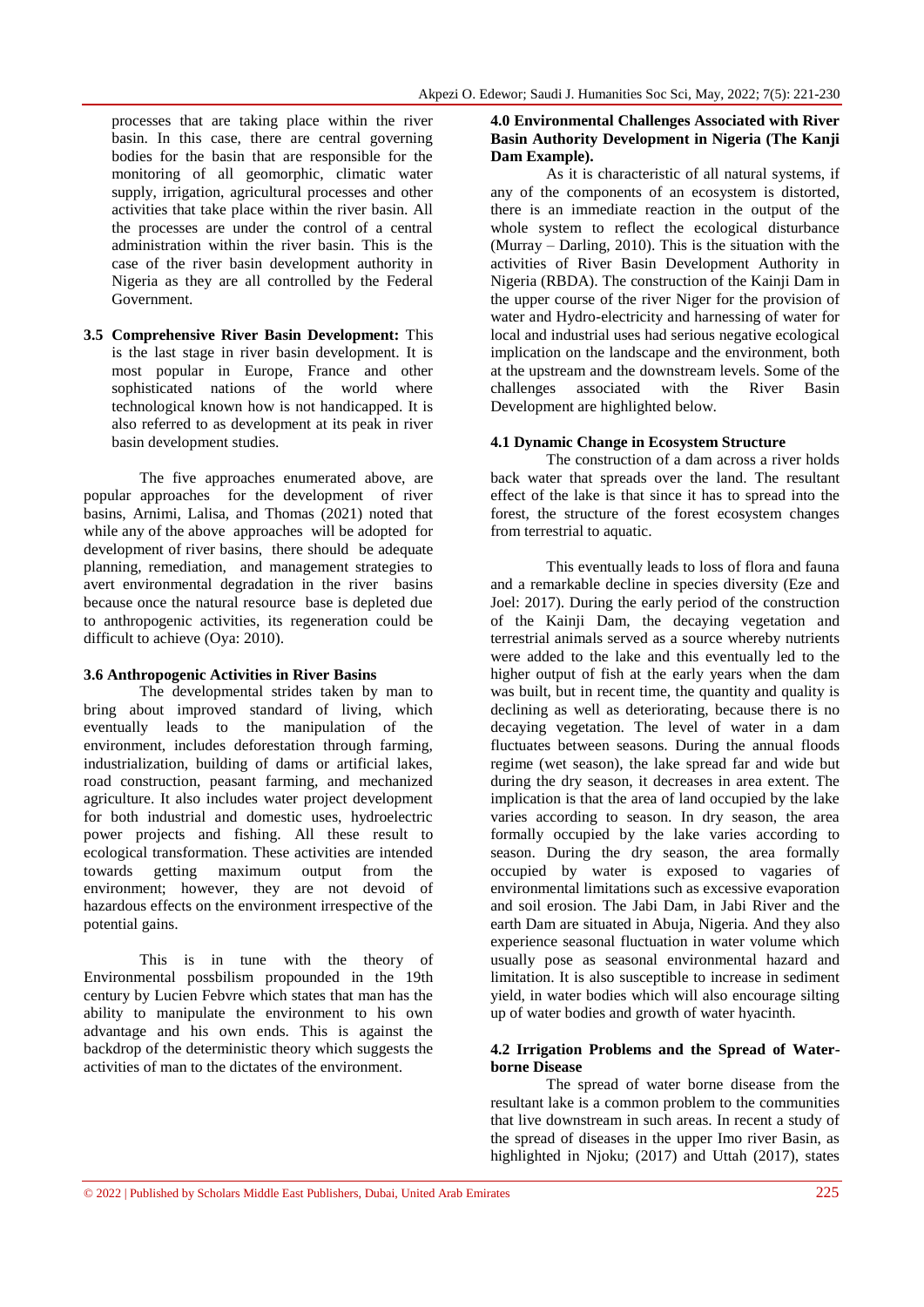that Onchocercicsis (river blindness) and micro filarial skin worms and Guinea worms are severe and debilitating parasitic infection of global concern. The authors decried the gross under- reporting of the scourge. The study which assessed the prevalence and intensity of river blindness and the micro filarial skin worm in the Imo river basin pointed out that these infectious disease are migratory in nature tracing its source from the Udi-Enugu-Okigwe axis from where some rivers and their tributaries supporting black-fly (simolium fly) breeding have their origin. These include Oji River, Ajali, Mamu, Adada and Imo rivers. Communities around the Lake Kainji Dam also suffered health hazards that are connected to infectious diseases such as Guinea Worm and River Blindness.

One indisputable fact about watersheds/ river basins is that we all live downstream from someone and upstream from someone else. Anything released into the water bodies or atmospheric course can come down again, nearly or thousands of miles away. To understand the safety of water quality in a stream, whether it is devoid of vector and other disease carrying organisms, one must examine the entire area it drains. There is interconnectivity of communities by watersheds that do not respect natural or social political boundaries, as geomorphic units, they in fact, encompass several cultural, national, and economic boundaries. What happens in one country"s part of the watershed upstream will also impact on the people downstream.

This is one of the explainable trends in the spread of disease and common occurrence of such disease among communities that share the same basins or watersheds. The interconnectivity of the larger bodies of water to smaller bodies of water enhances the spread of water borne diseases and water pollutant materials such as indiscriminate disposal of solid and liquid waste (industrial effluents) which are also injurious and inimical to human health and the environment.

## **4.3 Irrigation and Hydro-Electric Power**

One of the major aims of river Basins development in Nigeria is to supply water to farmlands especially in the drier zones through irrigation network, as well as concentration of water at specific points for hydro-electric power development Continuous irrigation of the farmland leads to the development of certain water weeds and snails that are vectors of disease such as Biliharziasis, and river blindness as mentioned earlier. The farmers that wade through the canals hardly realize that the canals are infested with diseases until they fall sick.

The stagnant water of the dams and the canals are also ideal breeding grounds for mosquitoes which is the causative agent for malaria parasite. Other common diseases result from the animals reared in the basin. Their wastes are usually passed indiscriminately around the basin. These include cows, sheep, goats which are carriers of tape worm and liver flukes. These animals waste find their way into the irrigation canals and dams where they develop through their life cycles. This is one of the major justifications of increase in water borne diseases around the areas where river basin development activities take place.

#### **4.4 Eutrophication**

This is commonly referred to as undue accelerated growth of weeds in water bodies occasioned by modern usage of artificial fertilizers, containing nitrogen, phosphorus, and potassium. This can affect the mouths of river basins through modern agricultural activities in the river basins. The minerals introduced specifically will be transported by the drainage basin and accumulate there, this results to ecological disturbance in the natural mineral balances. This is a major caurse of eutrophication in river basins. Eutrophication can also accelerate the growth and spread of water hyacinth which is a major challenge of rivers transport in Nigeria and African water ways, as the growth of such water weeds impedes navigation and water transport.

## **4.5 Global Warming**

Global warming which is both an issue of local and international concern is one of the resultant effects of river basin development activities (Cohen 1995, UNEP 2002). The watersheds exposure to sun affects temperature evaporation and transpiration (water used by plants). Soil moisture is more rapidly lost by evaporation, evapotranspiration and transpiration on steep slopes facing the sun. Slopes exposed to the sun usually support different plants than those facing away from the sun. Orientation with regard to the prevailing winds has similar effects.

Deforestation which is one of the principal activities in the river basins exposes the land environment to direct vagaries of the element of weather and climate. Due to excessive reduction of vegetation cover this will increase the earth"s temperature with far reaching hazardous effects (Auleh, 2015). The natural trend of elements of weather and climate is also hampered with attendant environmental hazards such as, flooding, erosion, soil desiccation and others.

## **4.6 Destruction of Natural Aquifers**

When water from precipitation infiltrates the soil, it percolates through permeable rock into ground water storage called aquifers. Natural ground water discharge is a major source of water for many streams. Aquifers are rapidly depleted through the activities of river basins development. Pumping water from an aquifer for industrial, irrigation or domestic use reduces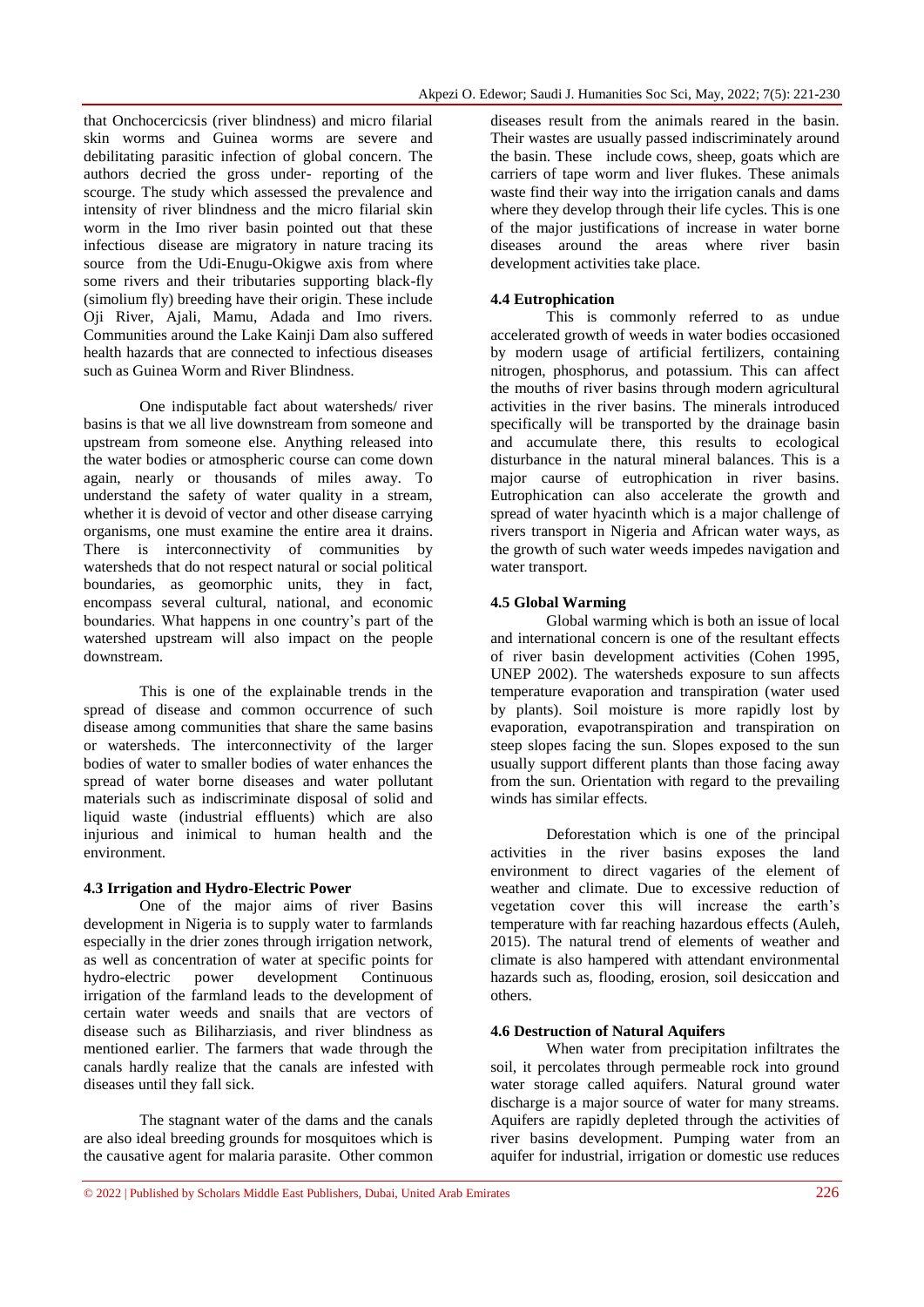the aquifer"s volume unless withdrawals are modified or ground water recharge is increased, the aquifer will eventually be depleted. A drained aquifer can collapse from the setting of overlying lands. Collapsed underground aquifers no longer have as much capacity to accept and hold water because the soils settle and condense resulting in lesser water hold capacity. Recharge is difficult, volume is less, and yields are considerably reduced. Springs once fed from the water table also dry up. It is on this note that William and Nagaraja (2020), opined that since groundwater has a huge potential, to ensure future demand for water, it is important that human activities on the surface do not negatively affect the source (Okoro, *et al*, 2009), (UNESCO, 2017) emphasized on the importance of groundwater globally as a source for domestic and industrial consumption, reduction in quantity with subsequent change in quality can undoubtedly pose a serious environmental threat to humans and livestock, in the Sahara region, water crises is gradually setting in as a result of the shortage of the resources.

Onwuagbuche (1993), also emphasized the need for the protection of aquifers in the Imo River Basin Nigeria, effective management strategy will avert further ecological catastrophies in River Basins that will promote a healthy, and safer environment which is one of the major goals of sustainable development and environmental management.

#### **4.7 Increases in Flooding**

Dams are usually built for flood control and other uses. When a dam is built in a river basin and the watershed ecosystem is permanently changed, it could lead to a significant modification of the flood plain. When a river is dammed, the flood plain no longer serves the ecological function it once performed for the communities that are situated around the flood plain. This ecological modification arising from River basin activities may eventually force people to move into the most flood prone land, believing that they will be protected from all floods. The dams may reduce the frequency of floods, but does not prevent the biggest, most damaging floods from occurring the end result is more hazardous and expensive damages from floods than ever before.

A number of factors affect the likelihood of flooding in river basins such factors are topography, soil type, and landslide destruction of vegetation, dam construction in upstream and its consequences on the downstream. All these are usually summed up as topographical and catchment factors, climate change and others. A combination of the above mentioned factors accounted for the unprecedented 2012 flooding of the upper and lower Niger Basin in Nigeria between October and December 2022.

#### **4.8 Problem of Resettlement**

The problem of resettlement is usually an imminent problem in river basin development especially in the area of dam construction (Auleh, 2015). The choice of the dam site may result to the relocation of some aboriginal settlers to some other places and this may affect the economy and also alter their socio-cultural life style. This was the case of Kainji Dam in Niger State, Nigeria, when the settlers of Bussa were relocated to new Bussa by the reason of the sitting of the Lake Kainji Dam. At Bussa Settlers were reluctant to adapt to new lifestyle, at the New Bussa settlement with modern architectural designs which do not conform to their traditional architecture.

## **5.0 Remediation Strategies for Ameliorating Environmental Problems Associated with River Basins Development Authorities in Nigeria,**

Since river basin development activities are specially carved out geographical/hydrological units to bring about development, deliberate attempts must be made to forestall any form of lopsided development. Vladirmir and Somlyody (2013) articulated the relevance of remediation and effective management of river basins to mitigate adverse environmental degradation. Akindele and Adebayo (2004) pointed out that though these units have been delimited to serve specific developmental purposes, their activities seem to be dwindling and little or no attention has not been accorded the existing problems resultant from the basin development. While it is not just enough to identify the problems, this paper has also evolved the following ameliorative strategies to mitigate the environmental problems that have emanated from indiscriminate negative resource extraction over the years.

### **5.1 Provision of Adequate Health Facilities around the River Basins**

Since the problem of water borne diseases is still acute, in this regards, the rural communities should be well equipped with adequate health facilities and competent medical personnel, constant health talks, and other strategies that could lead to the eradication of diseases such as river blindness and frequent outbreak of water borne epidemic such as cholera. Provision of portable and clean drinking water is paramount. In 2021, Cholera is still ravaging in seventeen states in Nigeria (NCDC; August 2021).

## **5.2 Re-aforestation**

Soil erosion problems can be mitigated through intensive tree planting. Planting of cover crops and afforestation progrmmes that will prevent silting up of water bodies should also be encouraged. This will prevent intensive isolation from the sun"s radiation that could also accelerate global warming and ozone layer depletion.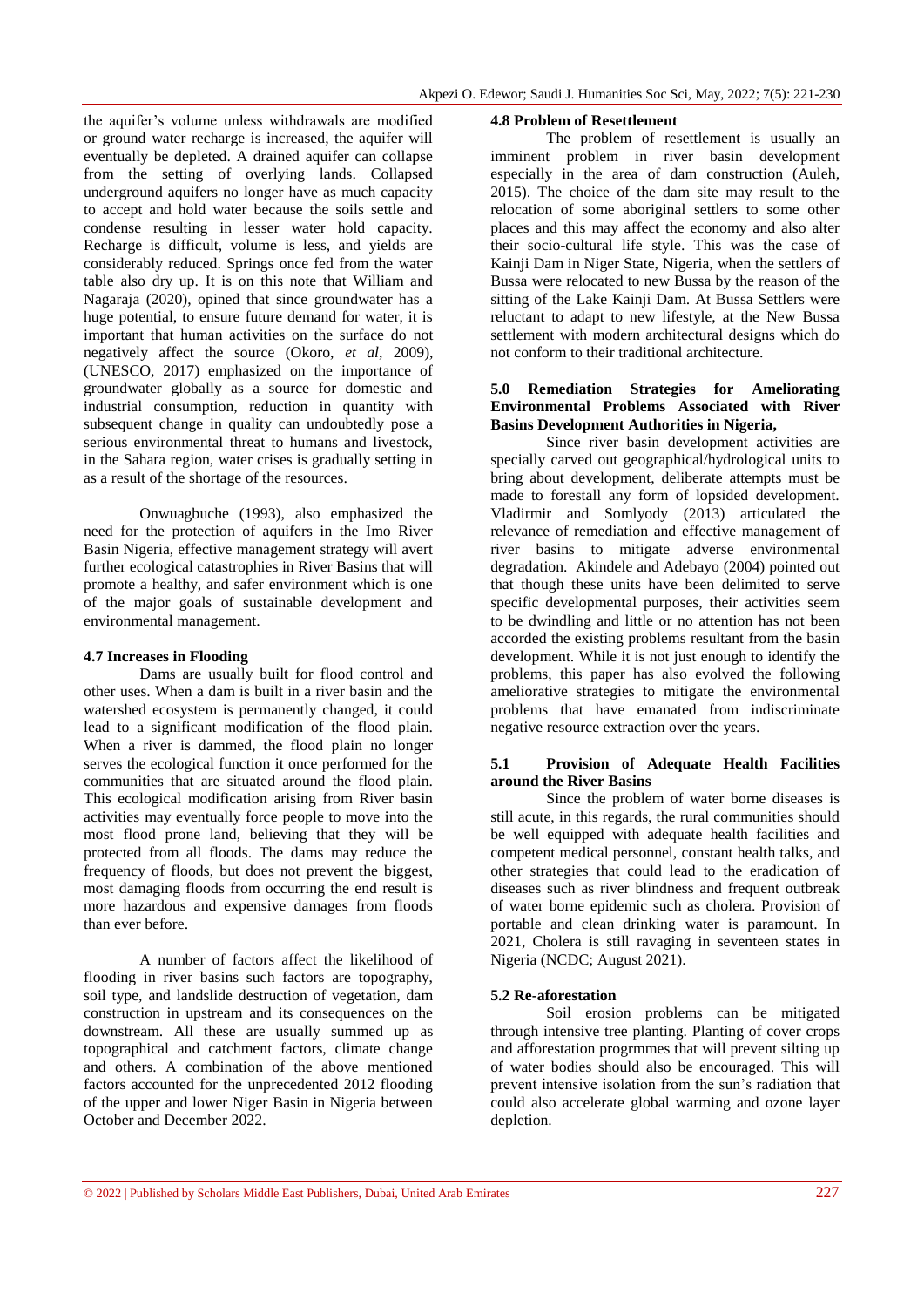#### **5.3 Pollution Control**

Environmental protection agencies responsible for pollution control should enact laws on environmental protection and impose sanctions on offenders especially on the aspect of indiscriminate waste disposal of solid and industrial waste. Scientific laboratory test should also be carried out on regular basis to ensure the safety of water and soils. Ikechukwu (2018) emphasizes the role of ground water management in River Basins in Nigeria as an adaptive measure for environmental protection.

#### **5.4 Protection of River Basins**

The river basins should be well protected in the context of sustainable development. This will go a long way to improve human wellbeing. River basins are essential geographical units and also a beehive for planning developmental activities. While these activities are taking place, adequate care must be ensured to avert any form of ecological catastrophe through proper environmental protection and monitoring mechanism such as Environmental Impact Assessment (EIA) and Social Impact Assessment (SIA) (UNEP, 2002, World Bank, 2004).

#### **5.5 Periodical Evaluation of Drainage Basin Characteristics**

It is also important to monitor and evaluate the drainage basin characteristics periodically to ascertain if there is any digression from the normal trend of basin activities. This could be achieved through Environmental Impact Assessment and Social Impact Assessment UNESCO (2017) recommended periodic environmental monitoring and data collection banks in the river basins to mitigate probable environmental hazards. It is expedient for hydrologists and fluvial geomorphology experts to take periodic inventory of the drainage basin characteristics and where priority attention should be given.

Drainage basin characteristics could be grouped as follows;

- 1. Areal characteristics
- 2. Linea characteristics
- 3. Topographic characteristics

## **5.5.1 Areal Characteristics**

| Basin shape |                                           |             |                                                 |
|-------------|-------------------------------------------|-------------|-------------------------------------------------|
|             | Form factor $(F) = A$ -------Equation (1) |             |                                                 |
|             | $\mathbf{I}^2$                            |             |                                                 |
|             | Where A is Drainage Area                  |             |                                                 |
|             | L is basin length                         |             |                                                 |
|             | Basin Circularity (RC)                    |             |                                                 |
|             | $RC =$ Area of Basin                      |             |                                                 |
|             | Area of Circle                            |             |                                                 |
|             | of the same perimeter                     |             |                                                 |
|             |                                           |             | Lemiscale (K) $K = L = L^2$ -------Equation (2) |
|             |                                           | $4^{\rm A}$ |                                                 |
|             | Where L is Basin Length                   |             |                                                 |

#### A is Basin Area

#### **5.5.2 Linear Characteristics**

- a) Stream order
- b) Average length of streams in each order
- c) Total length of streams in each order
- d) Drainage density
- That is  $\Sigma$  -------Equation (3) Ad

Where ∑L is cumulative of rivers

Ad is the total drainage area.

e) Bifurcation ratio that is 
$$
n
$$
 --- Equation (4)  $n+1$ 

Where n is the number of streams in each order

- f) Sinuosity ratio.
- g) Average distance of travel from the divide to the center of the basin
- h) Length of overland flow

i) Length of the main stream

#### **5.5.3 Topographic Characteristics**

i. Average gradient of streams in each other ii. Mean gradient – this is the average gradient of all the streams in the basin iii. Mean basin slope

That is = 
$$
DN \qquad \text{---Equation (5)}
$$

$$
\sum 1
$$

Maximum basin relief  $(H)$  this is the difference between the highest and lowest points in the basin.

Ruggedness number

 $HPd$  where  $H \rightarrow is$  maximum relief Dd - is drainage density

Relief ratio; (Rh)

 $Rh = H/L$  where H is the maximum basin relief

L is the horizontal distance along the longest dimension of basin parallel to the principal drainage line

#### **6.0 Summary of Environmental Changes from River Basin, development Activities**

- Deforestation reduces the soil"s capability to hold as much water, greatly increasing run off into local streams and rivers as well as increase in sediment yield.
- Increased siltation from deforested slopes changes the shape of river bed and banks, which can lead to changes in the flood regime within the river basin.
- Activities of River Basins drain wetlands, which are the kidneys of the ecosystem, thus removing the watershed"s natural sponges which absorb runoff and drains, as well as filtration of pollutants. This could also affect the flood regime of the River Basin.
- Urbanization leads to paved roads, more buildings and less open space, all these activities negate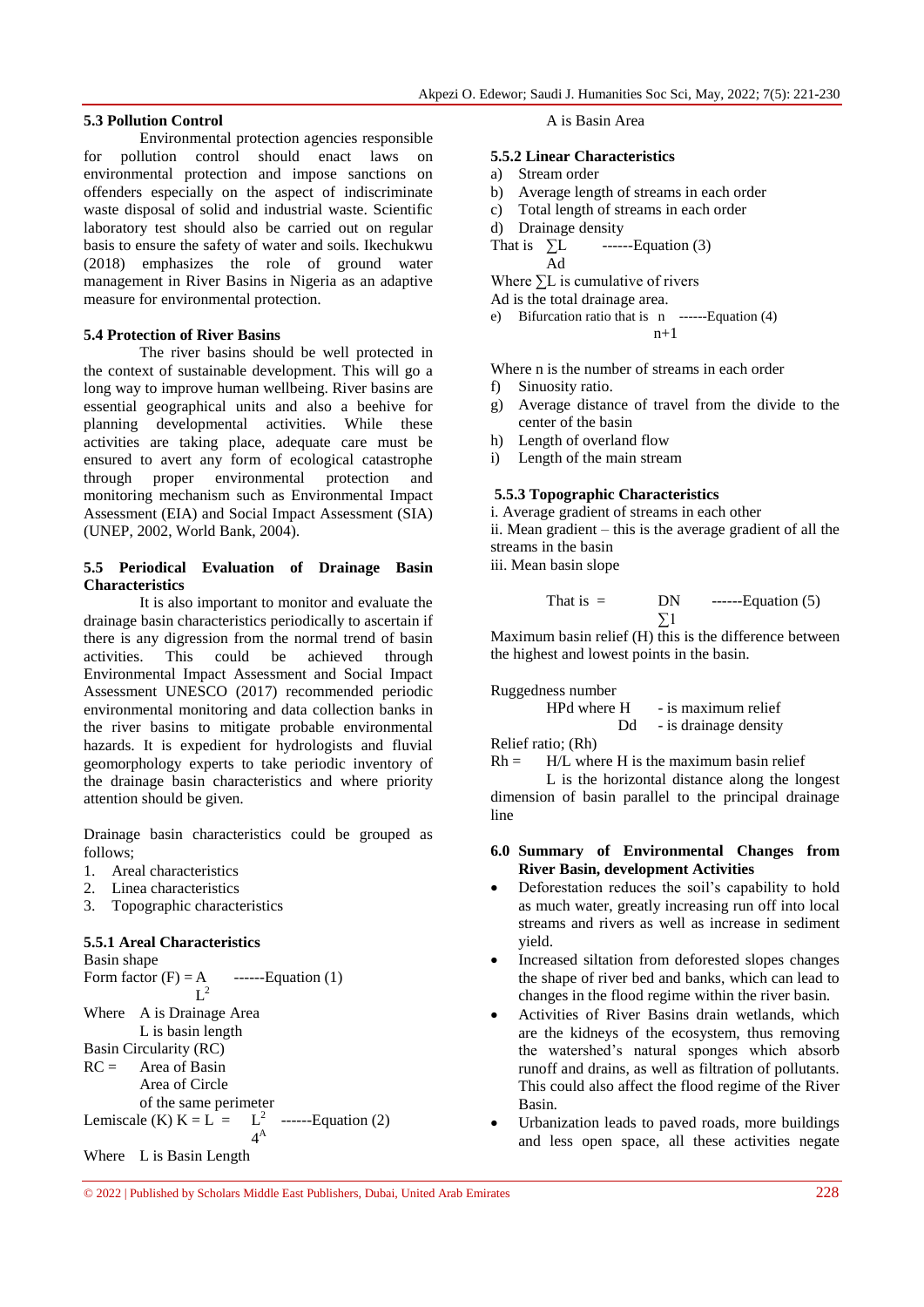infiltration and also create micro climatic environments that could lead to global warming.

 As land pressure increases, more people build permanent structures in the river flood plain, thus increasing pressure on control floods with Dams.

## **7.0 CONCLUSION**

All over the world, the activities of River basin development generate ecological problems. But it is pertinent to note that the degree of the environmental impact varies from one country to the other. In many advanced nations in North America and Europe, environmental problems associated with the activities of River Basin are not as severe as they affect developing countries such as Nigeria. This is as a result of the gap in technological known how. UNEP (2018), emphasized sustainable development along river basins in the interest of present generation and posterity. The incidence of the 2012 flooding of the upper and lower Niger is still fresh in mind. There are already projections and forecasts of a likely incidence of flooding in subsequent years if preventive measures are not put in place to checkmate the catastrophic effects of flooding (Erunke; 2021).

Though, man has been quite reckless in the way he uses the environment, this is however, not to say that the man-environment relationship has not been cordial in some parts of the world. There are situations especially in Northern Nigeria where man has embarked on re-aforestation and other activities with a view to conserving and improving the quality of the environment to ensure a positive relationship between man and the environment. The disturbing factor is that the rate of replenishment or repair is not commensurate to the rate of depletion.

## **REFERENCES**

 Adeoti, O. (2019). Understanding the factors constraining the implementation of watershed management in Nigeria. *Sustain. Water Resour. Manag.* 5, 2001–2021.

https://doi.org/10.1007/s40899-019-00353-y

 Akindele S.T. & Adebo A. (2004). The Political Economy of River Basin and Rural Development Authority in Nigeria: A Retrospective Case Study of Owena-River Basin and Rural Development Authority (ORBRDA), *Journal of Human Ecology*, 16:1, 55-

62, DOI: [10.1080/09709274.2004.11905716](https://doi.org/10.1080/09709274.2004.11905716)

- Burton, J. (2003). *Integrated Water Resources Management on a Basin Level, A Training Manual*. UNESCO, Paris.
- Cohen, J. E. (1995). *How many people can the Earth Support?* New York, London, W. W. Norton and Company.
- Drainage Basin. (2014). Retrieved June 2020 from http.www.//en.wikipedia.org/wiki/Drainage-basin
- Erunke, J. (2021). 2021 Flood Prediction: NEMA"ll activate emergency operation centres for research rescue, says DG. Vanguard Newspapers, August 27, 2021. Retrieved 28 December 2020 from [https://www.vanguardngr.com/2021/08/2021](https://www.vanguardngr.com/2021/08/2021-flood-prediction-nema-ll-activate-emergency-operations-centres-for-search-rescuesays-dg/) [flood-prediction-nema-ll-activate-emergency](https://www.vanguardngr.com/2021/08/2021-flood-prediction-nema-ll-activate-emergency-operations-centres-for-search-rescuesays-dg/)[operations-centres-for-search-rescuesays-dg/](https://www.vanguardngr.com/2021/08/2021-flood-prediction-nema-ll-activate-emergency-operations-centres-for-search-rescuesays-dg/)
- Eze, B. and Joel, E. (2017). Morphmetric Parameters of the Calabar River Basin. Implication for Hydrological Processes. *Journal of Geography and Geology.* Vol. 2 (1), 17 – 26
- Faniran, A. (1987). *River Basins as planning Units for Nigeria*. Barbsor (ed). Ibadan, K.M. University Press.
- Federal Government of Nigeria. (1976). *Official Gazette Decree 25 of 1976 (16th June 1976)*. Federal Ministry of Information, Lagos. Retrieved 13th November, 2019 from [https://gazettes.africa/archive/ng/1976/ng](https://gazettes.africa/archive/ng/1976/ng-government-gazette-supplement-dated-1976-11-25-no-58-part-a.pdf)[government-gazette-supplement-dated-1976-11-25](https://gazettes.africa/archive/ng/1976/ng-government-gazette-supplement-dated-1976-11-25-no-58-part-a.pdf) [no-58-part-a.pdf](https://gazettes.africa/archive/ng/1976/ng-government-gazette-supplement-dated-1976-11-25-no-58-part-a.pdf)
- Ileoje, N. P. (1989). *A New Geography of Nigeria Development*. Metricated Edition. Longman Nigeria Ltd.
- Leopol, W. G. (1934). *Drainage Basins process*. Chicago Books.
- lkechukwu, B. and Onu N.N. (2013). Assessment of the ground water quality in parts of the Imo River Basin. International Journal of Water Resources and Environmental Engineering. Vol. 5(4), 194-202,
- Lucien, F. (1987). *Environmentalism in Geography*. Aldine Books, Chicago.
- Mody, J. (2004). Achieving Accountability through decentralization, Lessons for Integrated River Basin Management. Retrieved 20 December, 2020 from

[https://openknowledge.worldbank.org/handle/1098](https://openknowledge.worldbank.org/handle/10986/14045) [6/14045](https://openknowledge.worldbank.org/handle/10986/14045) 

 Murray – Darling Basin Commission. (2010). Integrated catchment Management on the Murray Derline, Basin 2001 – 2010, Delivery a sustainable future. Murray – Darling Basin Ministerial Council, Australia. Retrieved 18 November, 2020 from

[https://www.mdba.gov.au/sites/default/files/archive](https://www.mdba.gov.au/sites/default/files/archived/annualreports/2010-11/chapter_02_7.html) [d/annualreports/2010-11/chapter\\_02\\_7.html](https://www.mdba.gov.au/sites/default/files/archived/annualreports/2010-11/chapter_02_7.html)

- NCDC. (2021). Cholera Situation Report: EPI week; 34, 2021. Retrieved 13 June, 2021 from [https://reliefweb.int/report/nigeria/ncdc-cholera](https://reliefweb.int/report/nigeria/ncdc-cholera-situation-report-weekly-epidemiological-report-11-epi-week-34-23-29)[situation-report-weekly-epidemiological-report-11](https://reliefweb.int/report/nigeria/ncdc-cholera-situation-report-weekly-epidemiological-report-11-epi-week-34-23-29) [epi-week-34-23-29](https://reliefweb.int/report/nigeria/ncdc-cholera-situation-report-weekly-epidemiological-report-11-epi-week-34-23-29)
- Njoku E. C. (2017). Studies on the epidemicology of filariasis in the lmo River Basin in Nigeria (unpublished Ph.D. thesis), University of Port-Harcourt.
- Ogundele, A.T. (2019), River Basin Development Authorities in Nigeria: The Neglected Tools for National Development. *International Journal of*